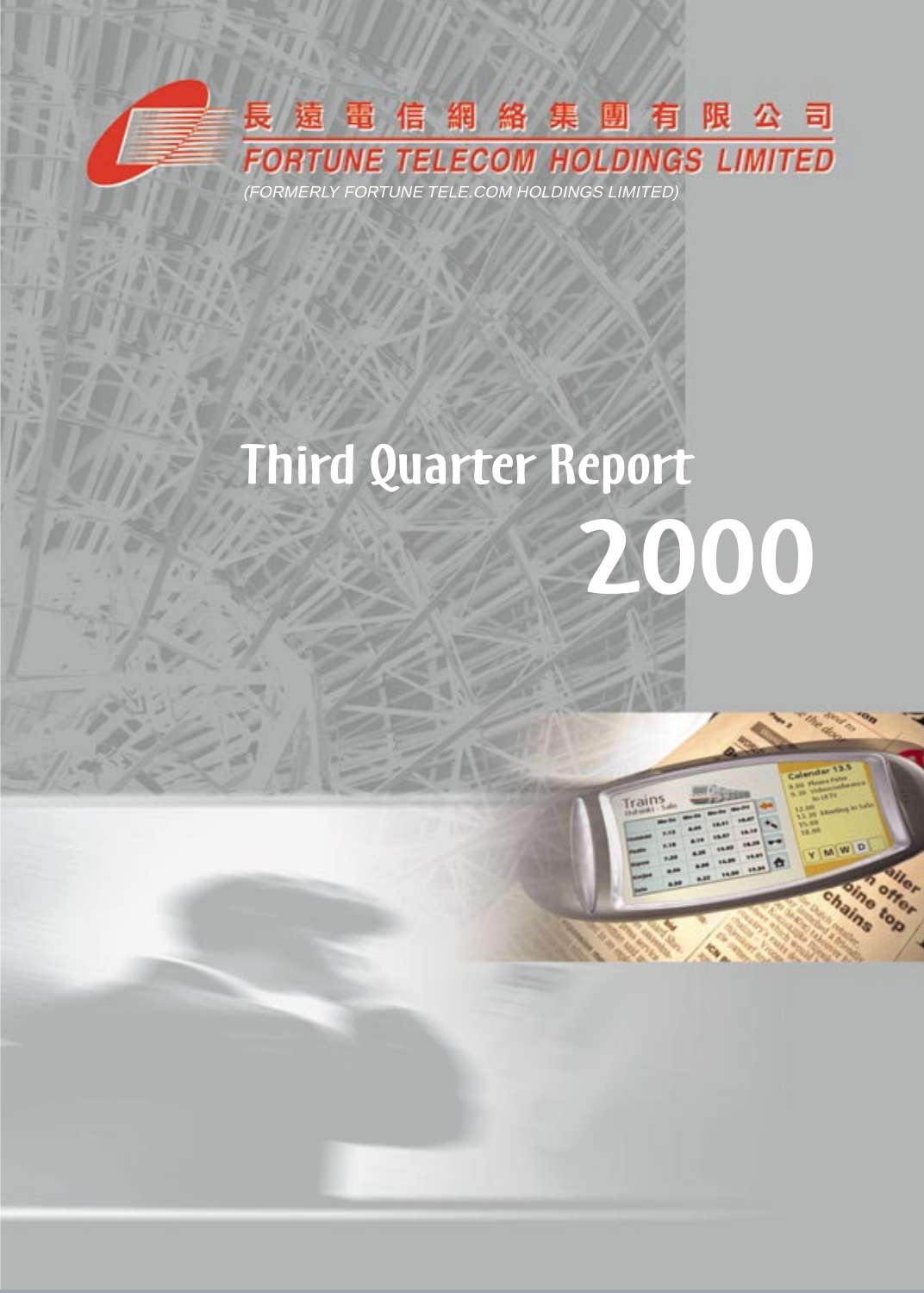## **CHARACTERISTICS OF THE GROWTH ENTERPRISE MARKET ("GEM") OF THE STOCK EXCHANGE OF HONG KONG LIMITED (THE "STOCK EXCHANGE")**

**GEM has been established as a market designed to accommodate companies to which a high investment risk may be attached. In particular, companies may list on GEM with neither a track record of profitability nor any obligation to forecast future profitability. Furthermore, there may be risks arising out of the emerging nature of companies listed on GEM and the business sector or countries in which the companies operate. Prospective investors should be aware of the potential risks of investing in such companies and should make the decision to invest only after due and careful consideration. The greater risk profile and other characteristics of GEM mean that it is a market more suited to professional and other sophisticated investors.**

**Given the emerging nature of companies listed on GEM, there is a risk that securities traded on GEM may be more susceptible to high market volatility than securities traded on the Main Board and no assurance is given that there will be a liquid market in the securities traded on GEM.**

**The principal means of information dissemination on GEM is publication on the internet website operated by the Stock Exchange. Listed companies are not generally required to issue paid announcements in gazetted newspapers. Accordingly, prospective investors should note that they need to have access to the GEM website in order to obtain up-to-date information on GEM-listed issuers.**

The Stock Exchange of Hong Kong Limited takes no responsibility for the contents of this document, makes no representation as to its accuracy or completeness and expressly disclaims any liability whatsoever for any loss howsoever arising from or in reliance upon the whole or any part of the contents of this document.

This document, for which the directors (the "Directors") of Fortune Telecom Holdings Limited collectively and individually accept full responsibility, includes particulars given in compliance with The Rules Governing the Listing of Securities on the Growth Enterprise Market of The Stock Exchange of Hong Kong Limited for the purpose of giving information with regard to Fortune Telecom Holdings Limited. The Directors, having made all reasonable enquiries, confirm that, to the best of their knowledge and belief:- (1) the information contained in this document is accurate and complete in all material respects and not misleading; (2) there are no other matters the omission of which would make any statement in this document misleading; and (3) all opinions expressed in this document have been arrived at after due and careful consideration and are founded on bases and assumptions that are fair and reasonable.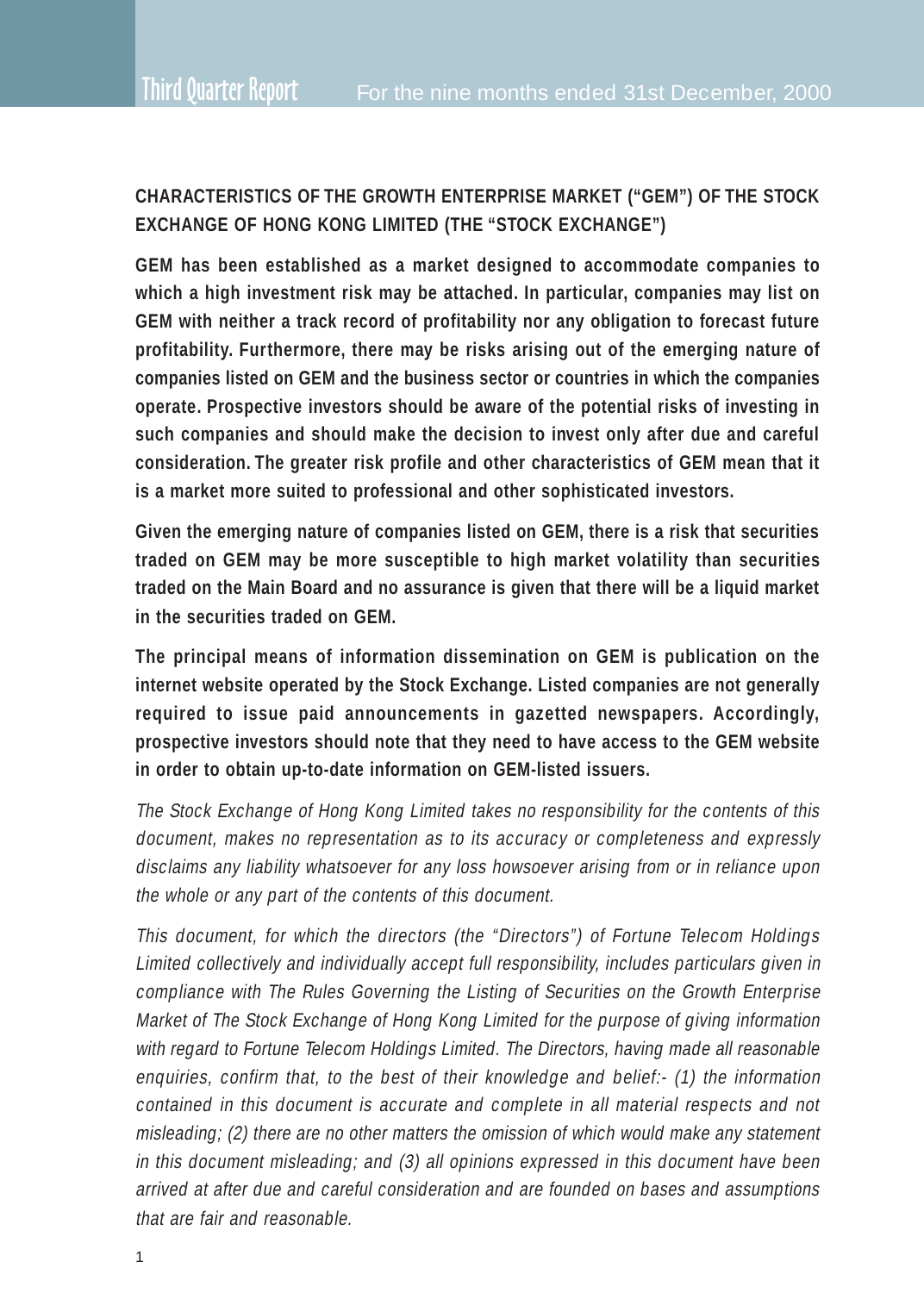## **HIGHLIGHTS**

For the nine months ended December 2000:

- Turnover was approximately HK\$913 million, representing a drop of approximately 10% as compared with the corresponding period in the previous year.
- Profit from operations was approximately HK\$10,688,000.
- An unrealised gain on investment holding of approximately HK\$6 million was recorded.
- The earnings per share was 2.8 HK cents.

#### **RESULTS**

The directors (the "Directors") of Fortune Telecom Holdings Limited (the "Company") hereby announce the unaudited results of the Company and its subsidiaries (collectively the "Group") for the nine months and three months ended 31st December, 2000, together with the unaudited comparative figures for the corresponding periods in 1999 as follows:

|                                  |                | Nine months ended |            | Three months ended              |            |
|----------------------------------|----------------|-------------------|------------|---------------------------------|------------|
|                                  |                | 31st December,    |            | 31st December,                  |            |
|                                  |                | 2000              | 1999       | 2000                            | 1999       |
|                                  | Notes          | <b>HK\$'000</b>   | HK\$'000   | <b>HK\$'000</b>                 | HK\$'000   |
|                                  |                | (Note 1)          | (Note 1)   | (Note 1)                        | (Note 1)   |
| Turnover                         | $\overline{2}$ | 913,439           | 1,012,683  | 283,379                         | 304,735    |
| Cost of sales                    |                | (877, 850)        | (976, 566) | (264, 925)                      | (286, 479) |
| Gross profit                     |                | 35,589            | 36,117     | 18,454                          | 18,256     |
| Other revenue                    |                | 5,134             | 2,183      | 1,234                           | (290)      |
| Distribution costs               |                | (11, 899)         | (6,663)    | (8, 915)                        | (4, 742)   |
| Administrative expenses          |                | (18, 136)         | (8, 273)   | (8, 762)                        | (4,830)    |
| Profit from operations           |                | 10,688            | 23,364     | 2,011                           | 8,394      |
| Finance costs                    |                | (6, 778)          | (1, 781)   | (1,892)                         | 197        |
| Unrealised gain/(loss)           |                |                   |            |                                 |            |
| on investment holding            | 3              | 6,044             |            | (16, 894)                       |            |
| Share of results of associates   |                | (60)              |            | (12)                            |            |
| Profit/(Loss) before taxation    |                | 9,894             | 21,583     | (16, 787)                       | 8,591      |
| Income tax expense               | 4              | (1,626)           | (2, 168)   | (238)                           | (340)      |
| Net profit/(loss) for the period |                | 8,268             | 19,415     | (17, 025)                       | 8,251      |
| Earnings/(Loss) per share        | 5              | 2.8 cents         |            | 8.0 cents (5.7 cents) 3.4 cents |            |
|                                  |                |                   |            |                                 |            |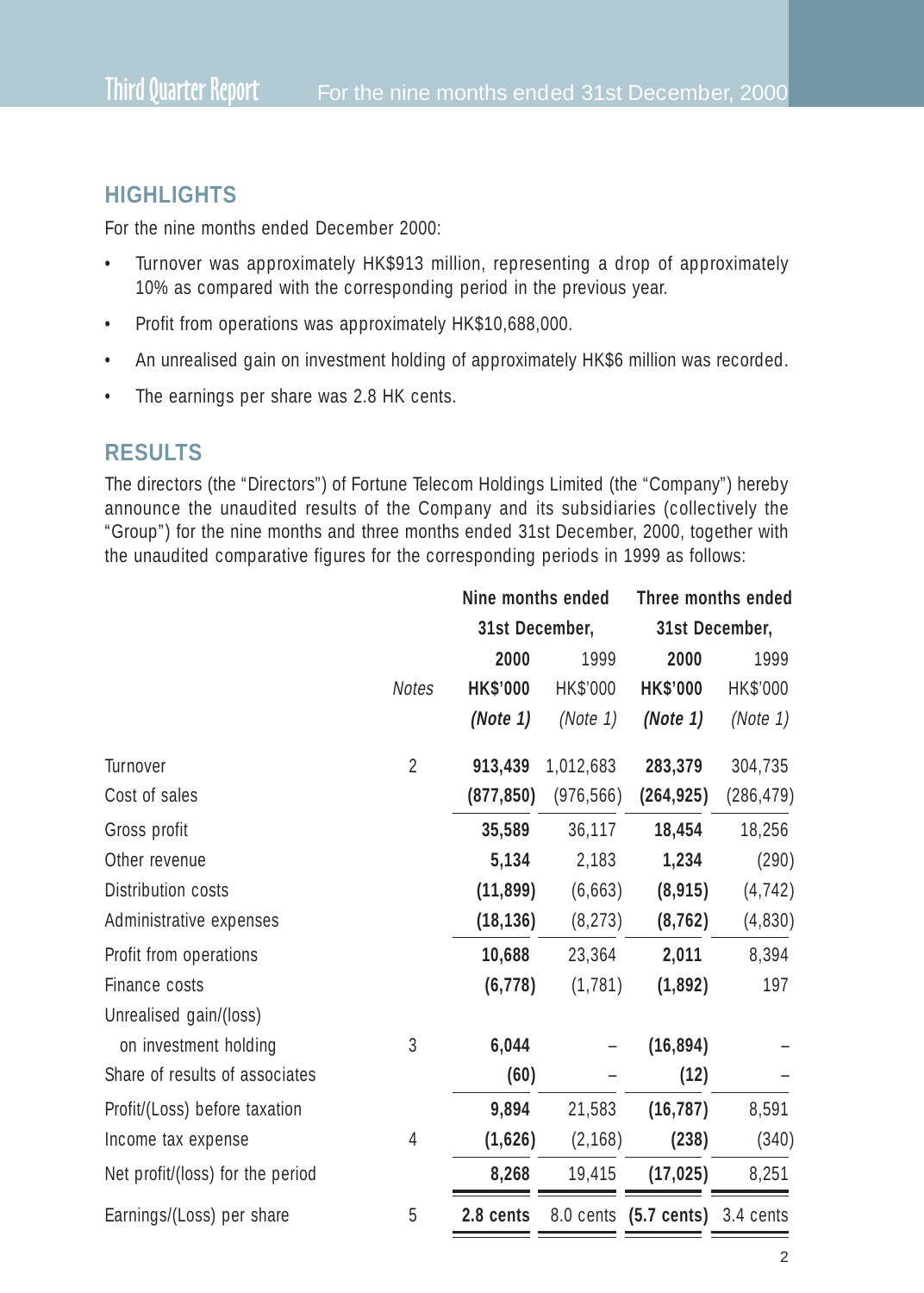#### **Notes:**

#### **1. Group reorganisation and basis of presentation**

The Company was incorporated on 22nd October, 1999 as an exempted company with limited liability in Bermuda under The Companies Act 1981 of Bermuda (as amended).

Pursuant to a group reorganisation (the "Group Reorganisation") to rationalise the structure of the Group in preparation for the listing of the Company's shares on the Growth Enterprise Market ("GEM") of The Stock Exchange of Hong Kong Limited (the "Stock Exchange"), the Company became the holding company of the Group on 10th December, 1999. The shares of the Company were listed on the GEM of the Stock Exchange on 16th February, 2000.

Details of the Group Reorganisation are set out in the prospectus of the Company (the "Prospectus") dated 9th February, 2000. The Group Reorganisation principally involved the exchange of fully paid shares of the Company with the entire issued shares of Express Fortune Holdings Limited.

The Group resulting from the above Group Reorganisation is regarded as a continuing entity. Accordingly, the financial statements of the Group have been prepared on the merger basis of accounting as if the Company had always been the holding company of the Group.

The consolidated income statements for each of the three months and nine months period ended 31st December, 2000 and 31st December, 1999 includes the results of the companies comprising the Group as if the current group structure had been in existence throughout the periods under review, or since the dates of incorporation of the companies where this is a shorter period.

#### Basis of consolidation

The consolidated financial statements incorporate the financial statements of the Company and its subsidiaries for the three months and nine months period ended 31st December each year.

All significant inter-company transactions and balances within the Group are eliminated on consolidation.

#### Investments in securities

Investments in securities are recognised on a trade-date basis and are initially measured at cost.

At subsequent reporting dates, debt securities that the Group intends to hold to maturity (heldto-maturity debt securities) are measured at amortised cost; less any impairment loss recognised to reflect irrecoverable amounts. The annual amortisation of any discount or premium arising on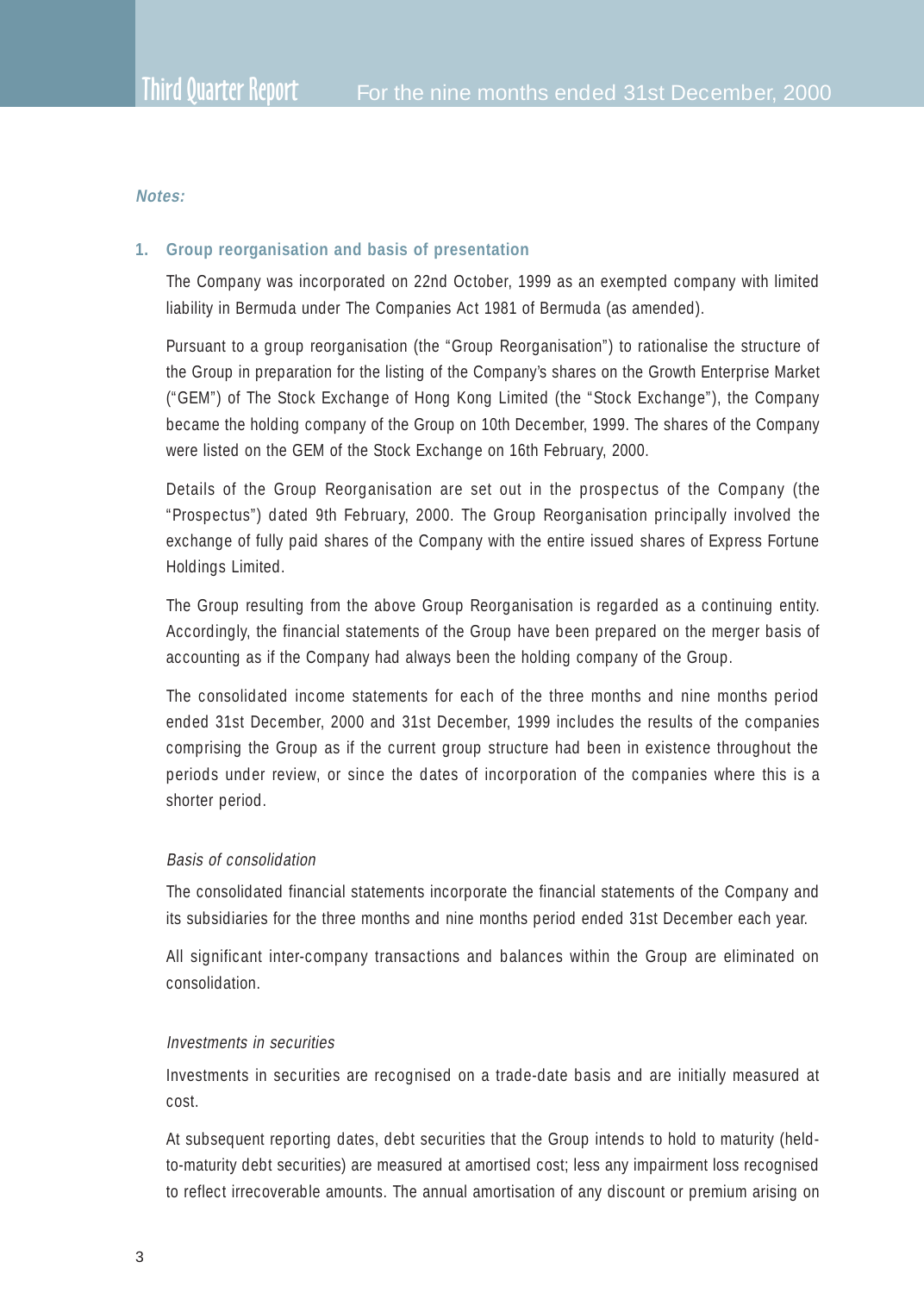the acquisition of a held-to-maturity security is aggregated with other investment income receivable over the term of the instrument so that the revenue recognised in each period represents a constant yield on the investment.

Investments in debt or equity securities that are intended to be held on a continuing basis and that are held for an identified, strategic, long term purposes (investment securities) are measured at cost, less provision for any diminution in value that is expected to be other than temporary.

Securities not classified as investment securities nor as held-to-maturity securities (other investments) are measured at fair value, with valuation movements included in net profit or loss for the period.

#### **2. Turnover**

Turnover represents the net amounts received and receivable for goods sold by the Group to outside customers during the period.

#### **3. Unrealised gain/(loss) on investment holding**

The amount represents the surplus/(deficit) arising on the revaluation of the Group's investment in PacificNet.com LLC ("PacificNet.com")

Since the Group relied heavily on PacificNet.com's expertise in the early development of ebusiness, the investment in PacificNet.com was considered strategic oriented. Accordingly the investment was classified as investment securities and was carried at cost in the Group's balance sheet as at 31st March, 2000. Following the increase in maturity of the Group's e-business and the establishment of an in-house expert team, the Group had substantially reduced its reliance on PacificNet.com for e-business solutions. On the other hand, the Group became increasingly concerned about the future returns from the investment in PacificNet.com. As a result of the Group's change of intention to hold the investment for long term capital return, the investment in PacificNet.com was transferred to other investments and carried at fair value since 30th June, 2000 and up to now. Also, the fair value of PacificNet.com in the balance sheet as at 31st December, 2000 was determined with reference to the closing share price of PacificNet.com in the NASAQ of USA as at 31st December, 2000.

Pursuant to the benchmark treatment under the HKSSAP 24, the change in valuation of others investments should be included in the net profit or loss for the relevant period. Accordingly, the surplus/(deficit) arising on the revaluation of the investment in PacificNet.com was recorded as a holding gain/(loss) in the Group's income statement for the nine months and three months ended 31st December, 2000.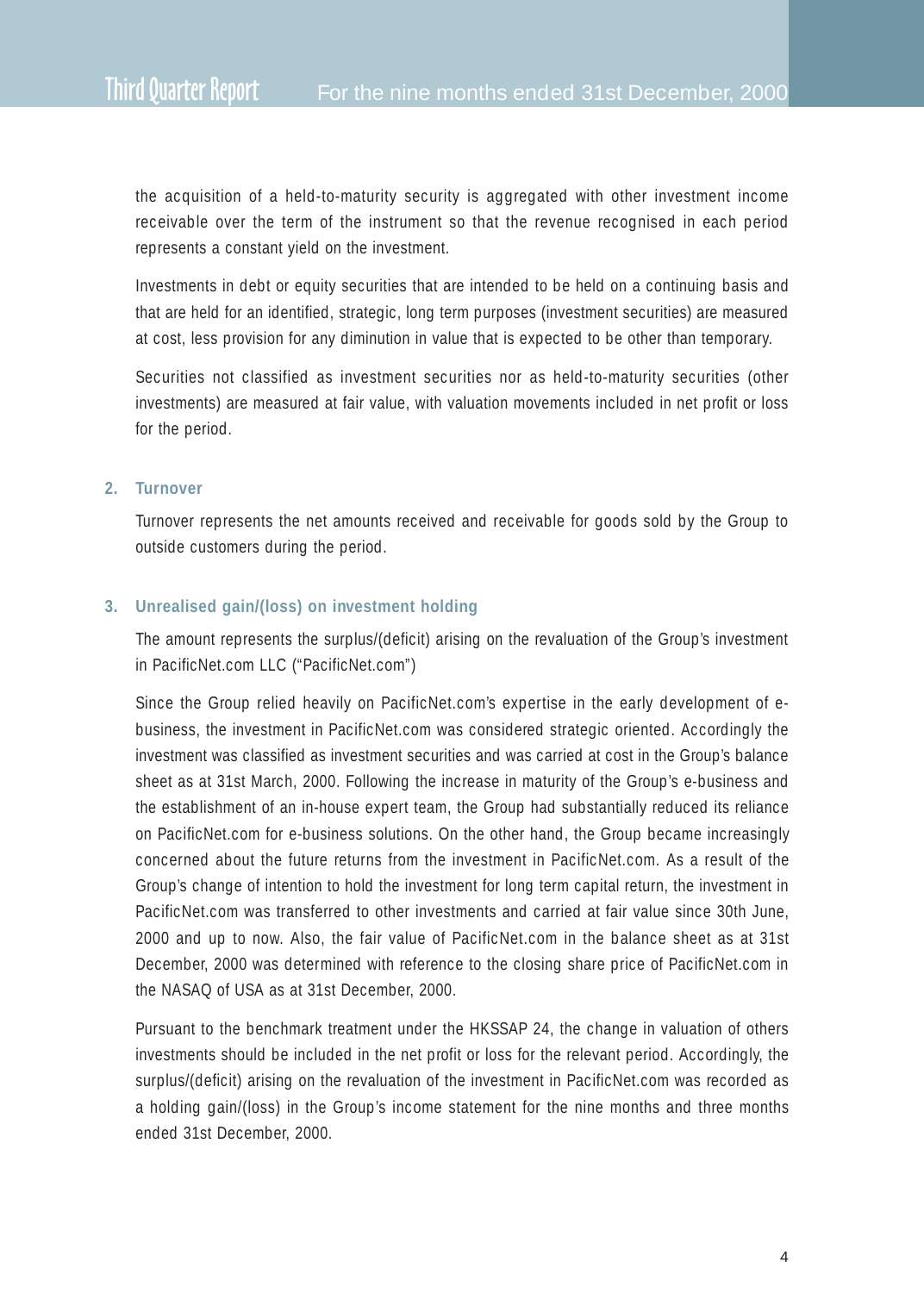#### **4. Income tax expense**

|                                         | Nine months ended<br>31st December, |          | Three months ended<br>31st December, |          |
|-----------------------------------------|-------------------------------------|----------|--------------------------------------|----------|
|                                         |                                     |          |                                      |          |
|                                         | 2000                                | 1999     | 2000                                 | 1999     |
|                                         | <b>HK\$'000</b>                     | HK\$'000 | <b>HK\$'000</b>                      | HK\$'000 |
|                                         | (Note 1)                            | (Note 1) | (Note 1)                             | (Note 1) |
| The charge comprises:                   |                                     |          |                                      |          |
| Hong Kong Profits Tax calculated at 16% |                                     |          |                                      |          |
| of the estimated assessable profit      | 558                                 | 1,412    | 79                                   | 212      |
| People's Republic of China other than   |                                     |          |                                      |          |
| Hong Kong ("PRC") income tax at 15%     |                                     |          |                                      |          |
| of the assessable profit                | 1,068                               | 756      | 159                                  | 128      |
|                                         | 1,626                               | 2,168    | 238                                  | 340      |

PRC income tax represents taxation charges on the assessable profits of the Company's wholly owned subsidiary ("Fortune Shanghai") at a rate of 15% for the three months and nine months ended 31st December, 2000 (1999: 15%). Pursuant to the Income Tax Law of the PRC, Fortune Shanghai is subject to PRC income tax at a rate of 33%. However, Fortune Shanghai is entitled to a preferential PRC income tax rate of 15% which is granted to companies established in Shanghai Waigaoqiao Free Trade Zone. In addition, according to a preferential tax arrangement granted by the Tax Bureau and Finance Bureau of Shanghai Pudong New District, Fortune Shanghai is further entitled to refunds of 100% of PRC income tax for the tax year ended 31st December, 1999 and 50% of PRC income tax for the tax year ending 31st December, 2000 provided that the export sales of Fortune Shanghai accounts for not less than 15% of the total sales of the company. No tax refund had been received during the nine months ended 31st December, 2000 as Fortune Shanghai had not made any export sales.

The Group did not share any taxation of associated companies, as the associated companies did not incur any taxation charge post acquisition by the Group.

#### **5. Earnings/(Loss) per share**

The calculation of the basic earnings/(loss) per share for the nine months and the three months ended 31st December, 2000 is based on the unaudited net profit of HK\$8,268,000 and unaudited net loss of HK\$17,025,000 respectively and on the number of 300,000,000 shares in issue.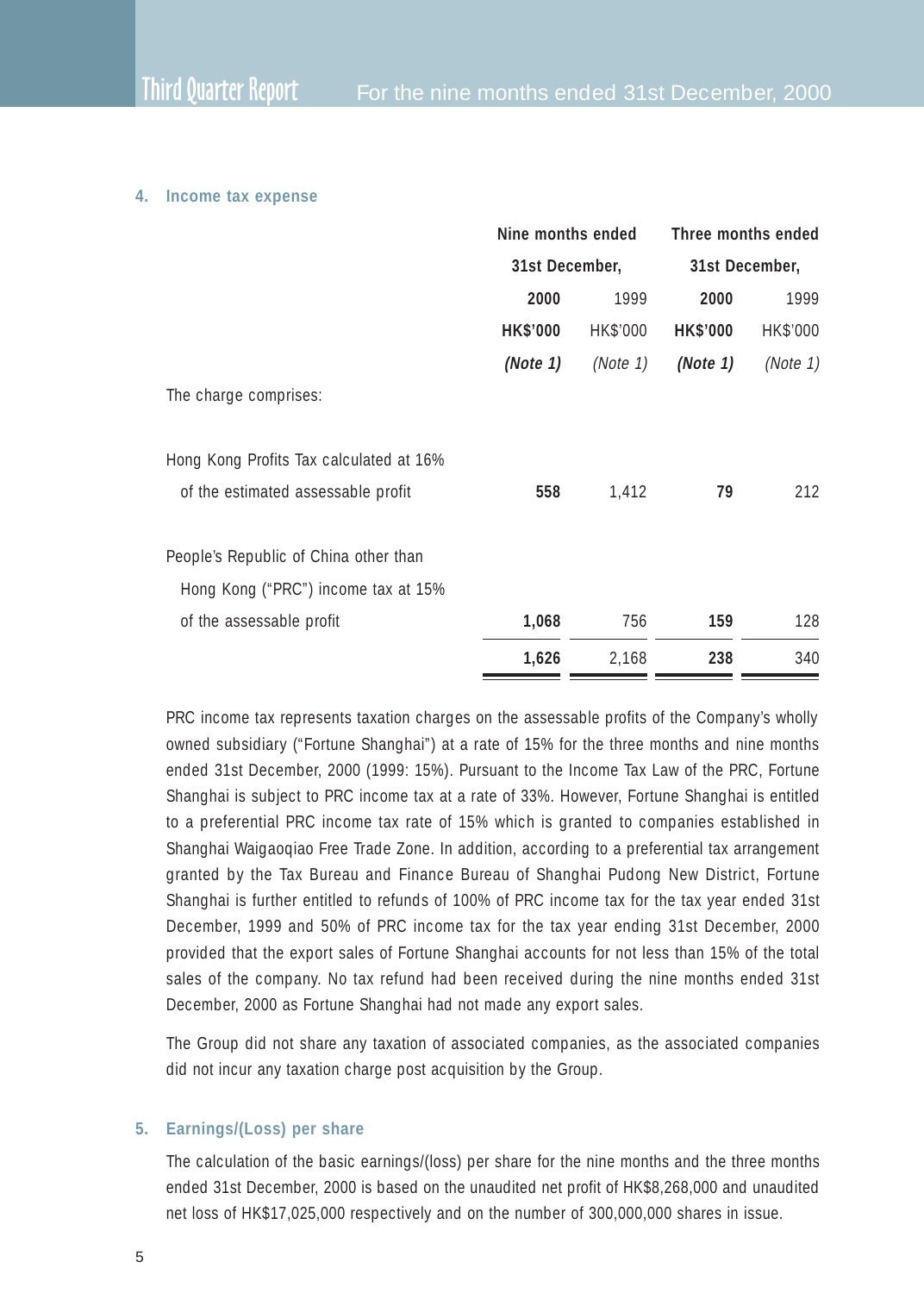The calculation of the basic earnings per share for the nine months and three months ended 31st December, 1999 is based on the unaudited net profit of HK\$19,415,000 and HK\$8,251,000 respectively and on the number of 243,000,000 shares that would have been in issue throughout the period on the assumption that the Group Reorganisation has been completed as at 1st April, 1999.

# **DIVIDEND**

The directors do not propose the payment of an interim dividend for the nine months ended 31st December, 2000 (1999: Nil).

# **CHANGE OF NAME**

Pursuant to a special resolution passed in a special general meeting held on 8th January, 2001, the name of the Company was changed from "Fortune Tele.com Holdings Limited" to "Fortune Telecom Holdings Limited".

# **REVIEW AND OUTLOOK**

#### **Financial Review**

Due to keen market competition and the late launching of new models by the Group's major supplier, turnover for the Group decreased to HK\$913 million for the nine months ended December 2000, representing a drop of approximately 10% as compared to the same period in the previous year. Profit from operations decreased to approximately HK\$10.7 million.

During the period under review, the Group recorded an unrealised holding gain of HK\$6 million according to the HKSSAP adopted by the Group. The unrealised holding gain is attributable to the surplus of the market value of shares in PacificNet.com, listed on NASDAQ in the United States, over the cost of investment.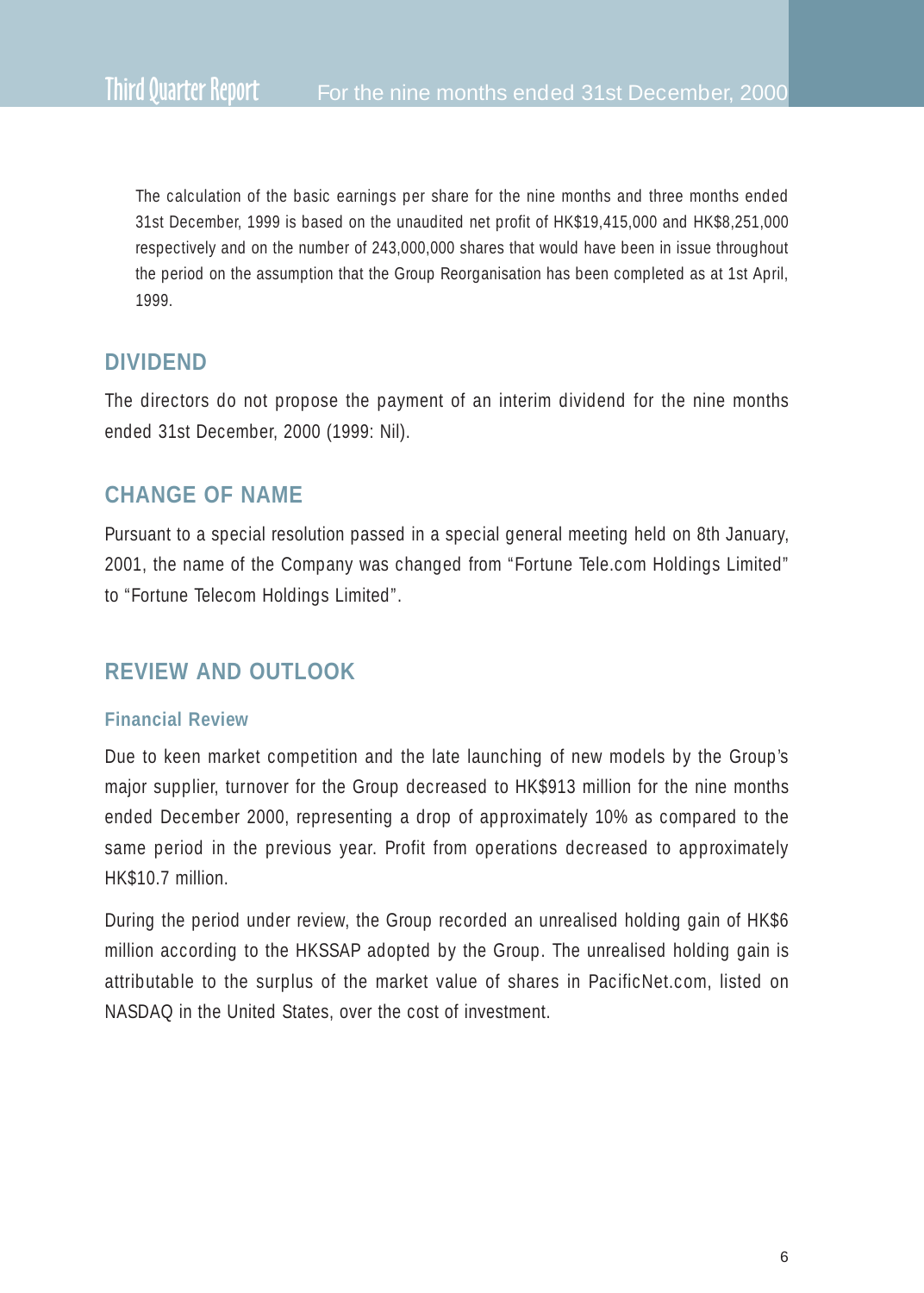#### **Operations Review**

#### **General**

During the period under review, mobile phone distribution continued to be the Group's core business, generating approximately 98% of the Group's total turnover. Apart from the mobile phone distribution business, the Group is developing a variety of telecommunication and wireless communication related businesses aimed primarily at the PRC market.

Although these new business operations are still in the early development stages, the Group is highly encouraged, as some of these operations have begun to contribute satisfactory level of income to the Group. These new operations will soon be making a larger contribution to the Group's total turnover and the Directors have every confidence of their future development.

In January 2001, the Company changed its English name from "Fortune Tele.com Holdings Limited" to "Fortune Telecom Holdings Limited", with its Chinese name remaining unchanged. Although the Group has noticeable presence in the Internet industry, it would like to distinguish itself from being an Internet company in view of its established business in mobile phone distribution and other industries. The change of name is aimed at minimising any public confusion towards the Group.

The Group obtained a transferable term loan facility of US\$12,000,000 and by 29th December, 2000 had drawn down the full amount. This loan will expand the Group's mobile phone distribution in the PRC. The Group has not changed any of its business objectives and the proposed use of the proceeds from the IPO as set out in the Prospectus dated 9th February, 2000.

#### **M-Business**

#### Mobile Phone Distribution

Not after the launch of the N3310 (dual band) and N8250 (dual band) at the end of September and December 2000 respectively by the Group's major supplier Nokia, the keen market competition led to a drop in the sale of mobile phones during the period under review. The launch of the new models will help to restore the Group's competitive product edge and the Directors expect a noticeable improvement in sales in the last quarter of the financial year 2000/2001.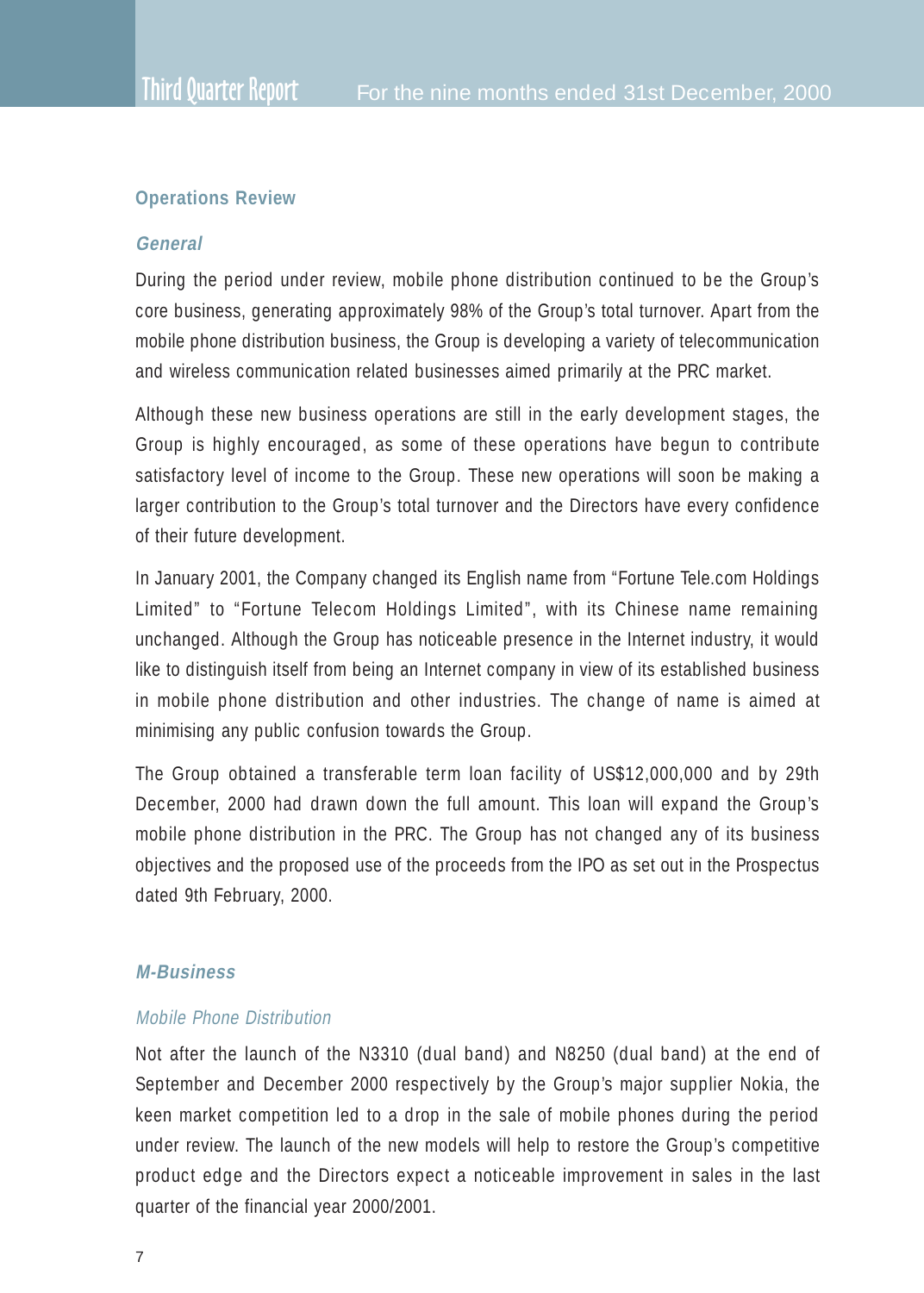#### Distribution Network in the PRC

2nd and 3rd level cities possess tremendous potential in mobile phone distribution development and the expansion of the retail network in these regions continues to be one of the Group's major development focuses this year. Currently the Group operates around 20 Nokia Professional Centres ("NPC") in the PRC with its extensive distribution network consisting of 95 authorised distributor shops and 95 authorised dealer shops operating under the Group's trade name, spread out in over 50 cities across over 20 provinces in the PRC. The number of authorised services centres developed by the Group also increased to 28 during the period. In the future, the Group will continue to work closely with Nokia to expand its distribution network in the PRC.

#### Telecom-Port Retail Chain

The continuous growth of the mobile phone replacement market creates a highly favourable business environment for the Telecom-Port retail chain. This situation is expected to continue in the next few years due to the development of new technologies (GPRS, 3G) and the emergence of increasing mobile business through wireless Internet applications. As an authorized dealer of Orange and Sunday, the Telecom-Port retail chain also benefits from the enormous promotion programs launched by these mobile phone network operators. Currently the Telecom-Port retail chain has expanded to a total of 8 retail outlets in prime areas in Hong Kong and the Jusco stores.

To expand retail network coverage more efficient and effectively, a franchise program has also been developed by Telecom-Port. The first Telecom-Port franchise shop will open in Tsuen Wan in February 2001, providing customers with mobile service consultancy, activation and personal digital devices.

Telecom-Port continues to explore new opportunities to increase its income and public awareness. Through its cooperation with Aeon-Spot, the Telecom-Port retail chain gained access to a particular customer segment that is accustomed to cross-media buying with retail support. Road shows, direct sales, and joint promotion campaigns with operators have also been planned and organized. A wide variety of personal digital products such as PDAs and MP3s, have also been included in the product mix. Convenient customer services such as free Internet access and email services are also provided at Telecom-Port's retail outlets.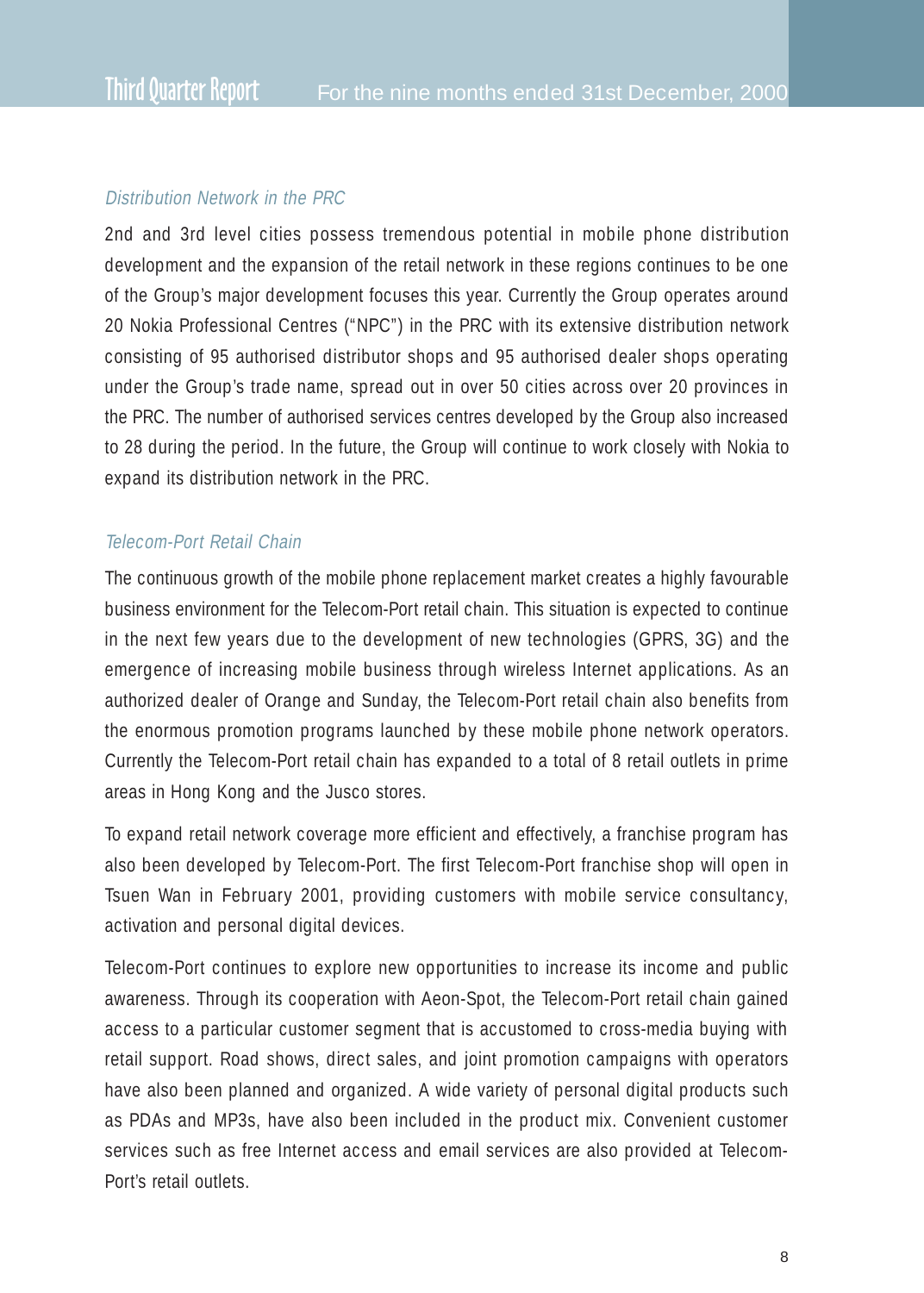## **E-Business**

## Strategic Investments

Amonic Solutions Limited ("Amonic"), a Hong Kong based software company engaging in the provision of one stop Internet solutions, has signed an official strategic partnership agreement with cnXML.org.cn, the official website of Chinese Academy of Sciences, in the areas of promotion, education, implementation, R&D of XML technology in Greater China. Leveraging its strong technical background, Amonic becomes cnXML's premium partner in building commercial solutions for the private sectors in the PRC and is actively organizing XML education programs in Hong Kong to promote this standard for programming language in website applications.

In view of the tremendous potential of Internet application services for small and medium enterprises (SMEs) market, Amonic is committed to exploring these blooming opportunity. During the period under review, Amonic has officially rolled out its new web design package. Amonic Express, for SMEs. Several seminars and direct sales will be organized to promote the product to the SMEs.

## E-Commerce Project Development

#### Telecom-port.com

Telecom-port.com plays an important role in the Group's "Click and Mortar" business concept. The fourth version of Telecom-port.com was launched recently featuring the integration of three payment gateways – Aeon-Spot, Beenz and Visa Credit Card. It is the first local website to provide e-shopping convenience, flexibility and security in the B2C online marketplace. Most customer online orders can be collected at Telecom-Port's retail outlets.

Telecom-port.com's membership benefits have been strengthened with the provision of useful features such as free mail systems (@1522.net) as well as over 2,000 songs for mobile phone ring tone downloads.

#### FortuneTele.com

Fortunetele.com, the Group's corporate website providing corporate information and a mobile B2B marketplace, is currently under redevelopment to improve its content, features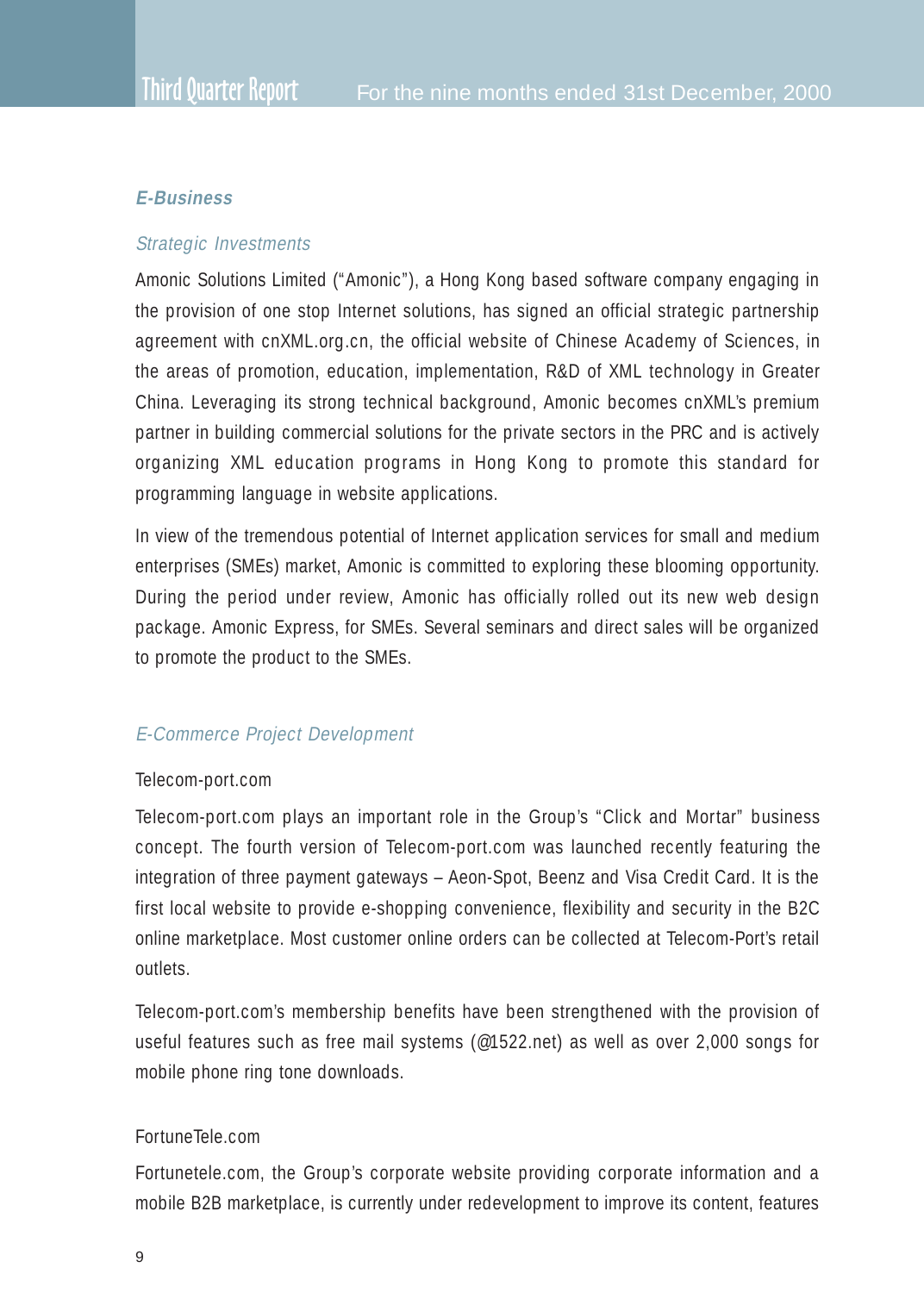and presentation. New features will include the addition of hyperlinks to websites of Group franchisees in the PRC, e-logistics, e-payments and other enhancement to the Group's distribution operations in the PRC. English and simplified Chinese versions will be available after the enhancement.

#### **Multimedia Business**

## Distribution of Multimedia/Telecom Products

There is tremendous potential demand for multi-media/telecom products from PRC telecom operators. These include the "Multimedia/Internet Payphone", "Telephone-card Vending Machine", "Calling Card Payphone", "Internet Remote Smart Sign Display", "Coin/Token Exchange Machine" and "Auto Payment/Printing Machine". In view of the rapid development in the PRC telecommunications industry, the Group has successfully obtained exclusive distribution rights for these products in Macau, Hong Kong and the PRC and has been marketing the products to PRC telecom operators through its established distribution network and business connections.

## Provision of VoIP Services

During the period under review, the Group launched prepaid IDD services under the international "Fortune Multimedia" brand in early November 2000 with an initial focus on the Philippino and Indonesian market. More than ten thousands cards have been sold as at the end of January 2001.

To provide comprehensive VoIP and Fax over IP package services in the future, the Group is currently applying for Private Pay Phone and Internet Service Provider ("ISP") licenses. Clear voice and top fax quality will be provided by the latest cost-effective VoIP technology and architecture, which are much cheaper than normal IDD and International Fax Services. Additionally, the Group is actively looking for strategic alliances with well-known international long distance and IP carriers to expand its services.

# **E-Capital Business**

During the period under review, the Group has maintained its investment in PacificNet.com. PacificNet.com is an e-commerce applications, site construction and site hosting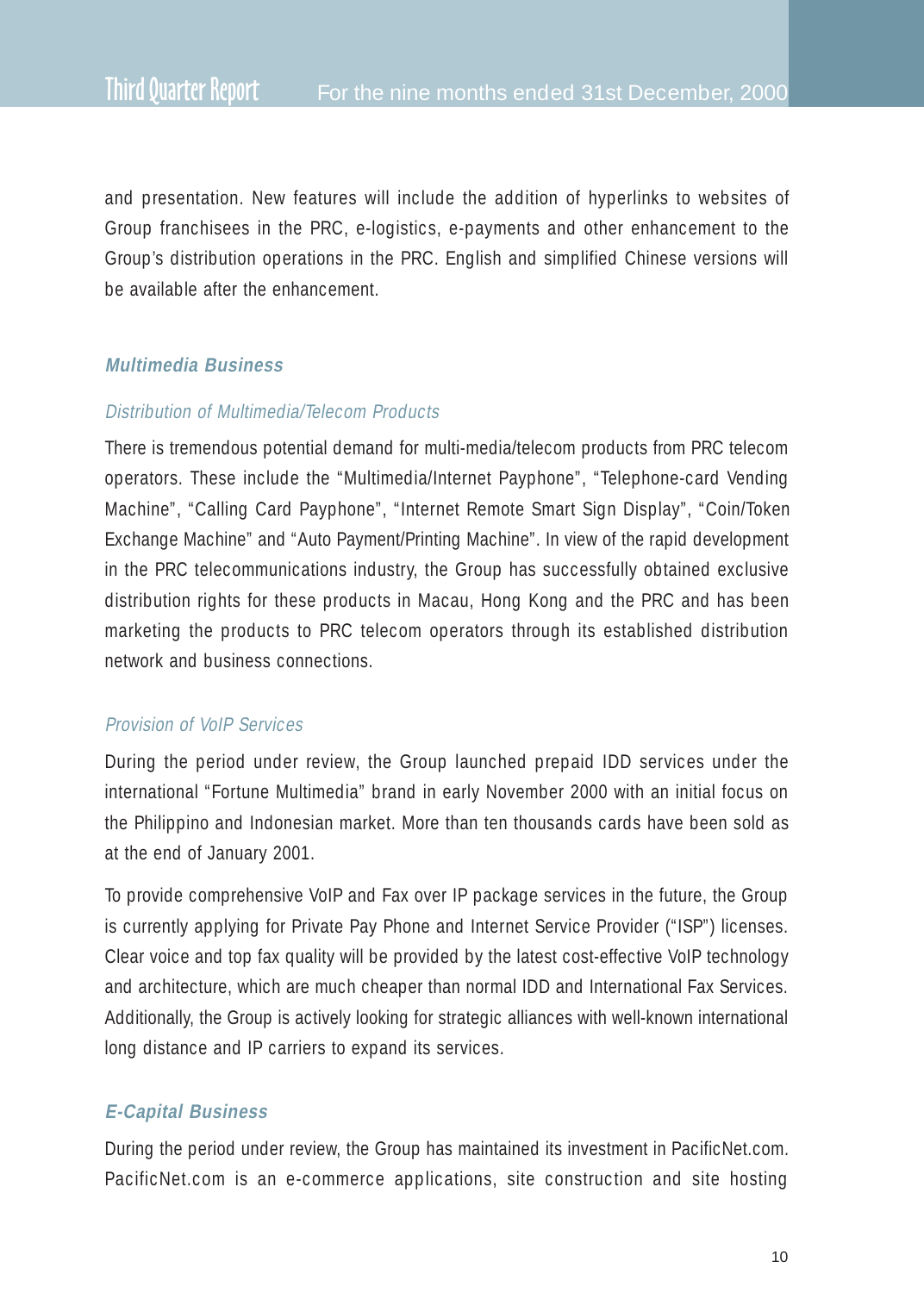management, support, maintenance and development services provider. Despite the recent market downturn for technology companies, the Group is still optimistic of their future returns in view of its unmatched technical strength and solid business foundations.

#### **Conclusion**

Looking ahead, to capture the tremendous opportunities generated in the PRC telecommunications market, the Group is committed to developing its telecommunication and wireless communication related businesses, sourcing new mobile phone models from different suppliers and to the forging of alliances with strategic partners to create market synergies.

Leveraging the Group's solid foundations in the PRC mobile distribution business, the management is confident of the Group's future development, is committed to maximising benefits for the Group and to enhancing shareholder returns.

# **DIRECTORS' INTERESTS IN SHARE CAPITAL**

At 31st December, 2000, the interests of the directors and their associates in the share capital of the Company and its associated corporations as recorded in the register maintained by the Company pursuant to Section 29 of the Hong Kong's Securities (Disclosure of Interests) Ordinance ("SDI Ordinance") were as follows:

**Number of ordinary shares**

**held as family interest**

Lau Siu Ying, Steve 211,500,013

These shares are held by Fortune 2000 Limited, a company incorporated in the British Virgin Islands which in turn is held by a trustee. The beneficiaries of the discretionary trust include Mr. Lau Siu Ying, Steve, his spouse and his children.

Save as disclosed above and other than certain nominee shares in the subsidiaries held by certain directors in trust for the Company, none of the directors or their associates, had any interests in any securities of the Company or any of its associated corporations as defined in the SDI Ordinance at 31st December, 2000.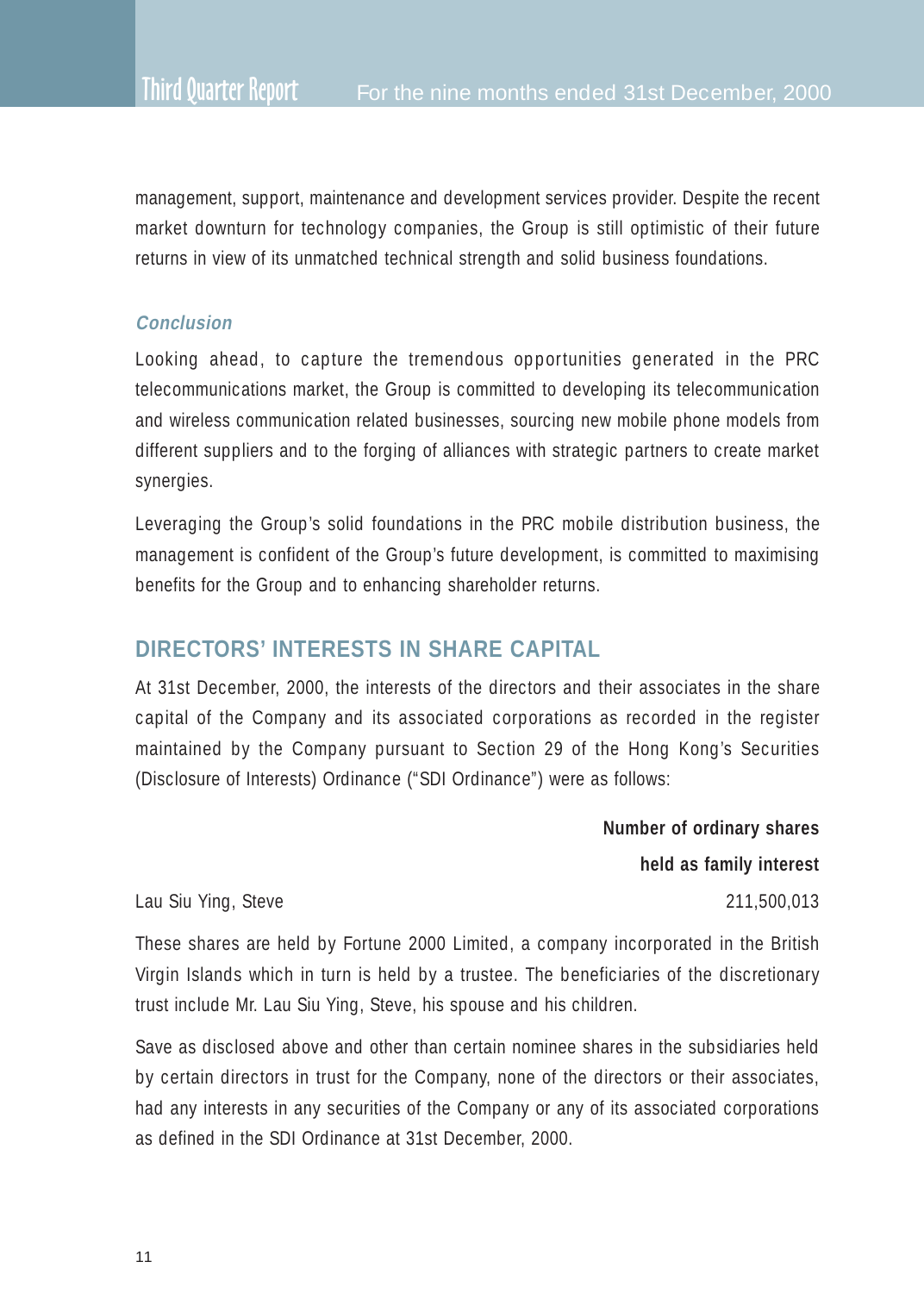# **DIRECTORS' RIGHTS TO ACQUIRE SHARES OR DEBENTURES**

Pursuant to the share option scheme of the Company adopted on 2nd February, 2000, the directors of the Company may grant to any executive directors or full time employees of the Company, or any of its subsidiaries, options to subscribe for shares in the Company at any price but not less than the higher of (i) the nominal value of a share, (ii) the closing price of the shares on the Stock Exchange on the day of grant and (iii) the average of the closing prices of the shares on the Stock Exchange on the five trading days immediately preceding the date of the grant of the options, subject to a maximum of 10% of the issued share capital of the Company from time to time. No options under the scheme were granted or exercised during the period and no options were outstanding at 31st December, 2000.

Apart from the share option scheme as detailed above, at no time during the period was the Company or its holding company or any of its subsidiaries, a party to any arrangements to enable the directors of the Company to acquire benefits by means of the acquisition of shares in, or debentures of, the Company or any other body corporate. None of the directors, their spouses or children under the age of 18, had any rights to subscribe for the securities of the Company or had exercised any such rights during the period.

# **SUBSTANTIAL SHAREHOLDERS**

At 31st December, 2000, other than the interests disclosed in the section headed "Directors' interests in securities" above, the Company has not been notified of any other interests representing 10% or more of the Company's issued share capital.

## **COMPETING INTEREST**

None of the directors or the management shareholders of the Company (as defined in the GEM Listing Rules) had an interest in a business which competes or may compete with the business of the Group.

## **SPONSOR'S INTERESTS**

None of the Company's sponsor, DBS Asia Capital Limited ("DBS"), its directors, employees or associates (as referred to in Note 3 to rule 6.35 of the GEM Listing Rules) had any interest in the shares of the Company as at 31st December, 2000.